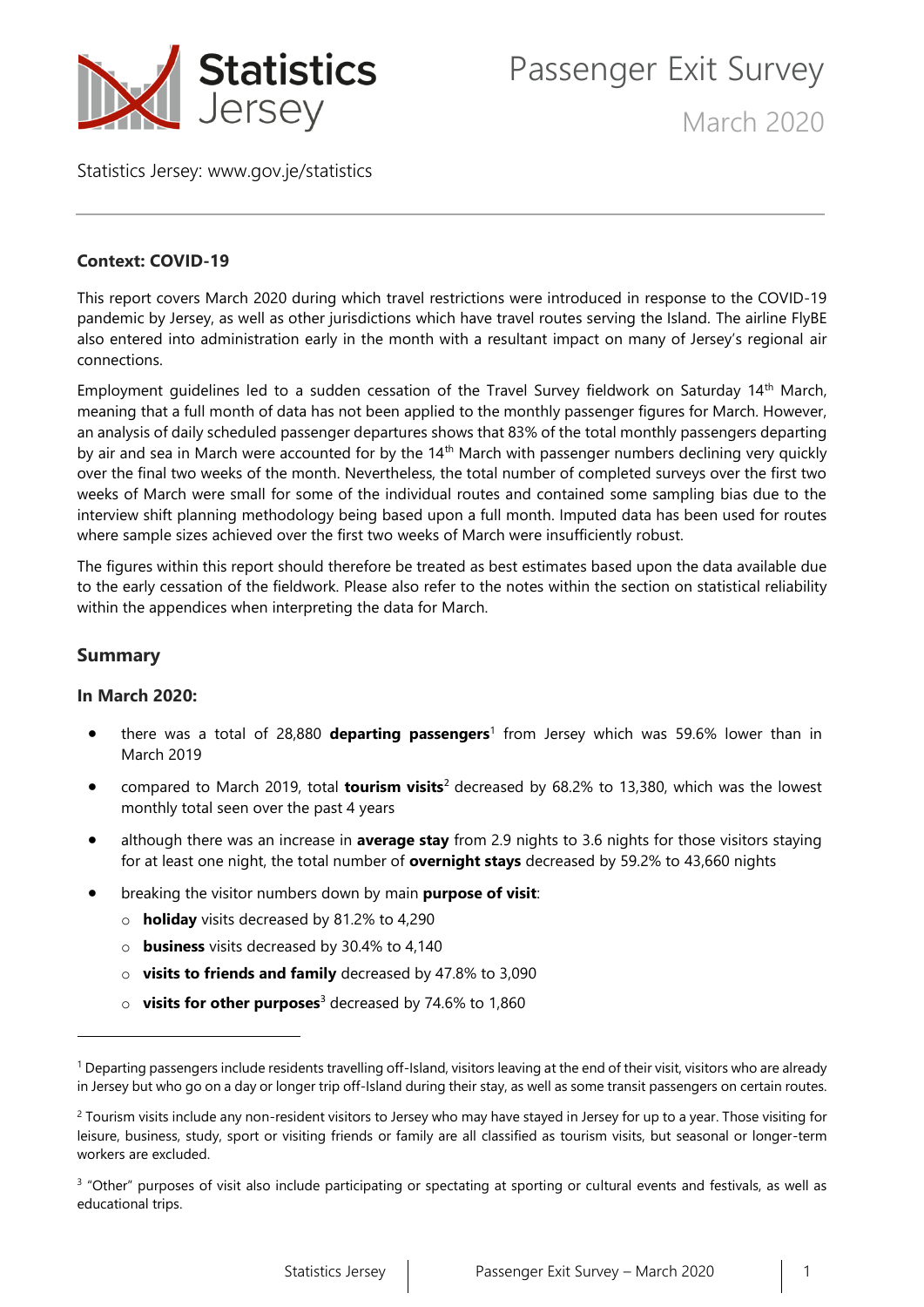

- breaking the visitor numbers down by **country of residence**:
	- o visits from the **UK** decreased by 64.5% to 10,440
	- o visits from the **other Channel Islands** decreased by 74.7% to 1,520
	- o visits from other smaller markets decreased by 78.5% to 1,430
- breaking the visitor numbers down by **travel method:**
	- o visits on the **scheduled air** routes decreased by 66.7% to 11,430
	- o visits on the **scheduled ferry** services decreased by 76.5% to 1,670

## **Year-to-date, to the end of March 2020**:

- there was a total of 136,080 **departing passengers** which was 23.8% lower than over the same period in 2019
- total **tourism visits** decreased by 35.3% to 61,380, which was also lower than the previous 3-year average of 84,080
- the total number of **overnight stays** decreased by 19.5% to 218,440 nights and was also lower than the previous 3-year average of 282,820
- breaking the visitor numbers down by main **purpose of visit**:
	- o **holiday** visits decreased by 55.6% to 19,650
	- o **business** visits increased by 3.8% to 20,050
	- o **visits to friends and family** decreased by 8.4% to 17,090
	- o **visits for other purposes** decreased by 63.8% to 4,580
- breaking the visitor numbers down by **country of residence**:
	- o visits from the **UK** decreased by 29.1% to 48,510
	- o visits from the **other Channel Islands** decreased by 61.1% to 6,020
	- o visits from other smaller markets decreased by 38.1% to 6,850
- breaking the visitor numbers down by **travel method:**
	- o visits on the **scheduled air** routes decreased by 33.8% to 54,330
	- o visits on the **scheduled ferry** services decreased by 47.2% to 6,070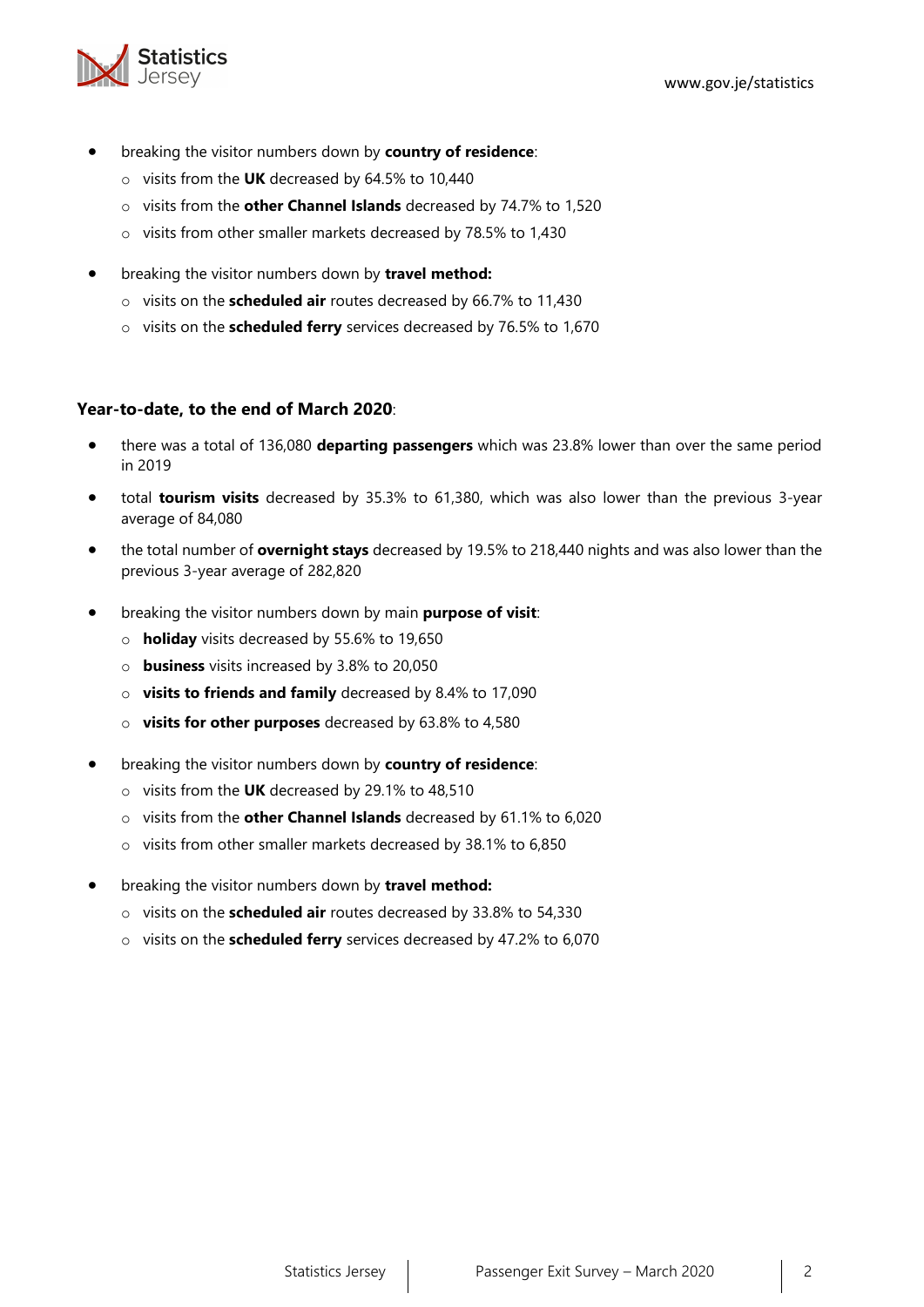

#### **Passenger departures**

Table 1 shows the volumes of departing passengers by air and sea on the main consolidated routes from Jersey. In order to determine the overall breakdown of visitors to Jersey, passenger departure figures on each individual route are used to weight the Passenger Exit Survey sample data.

In March, 87% of passengers departed through the airport terminal, with 91% of these passengers travelling initially to a UK airport. Passenger numbers on all consolidated routes below showed decreases, but most notably in percentage terms on the inter-Island and foreign air and sea routes.

63% of UK air passengers departed to Gatwick which saw a decrease of 13,870 passengers (-49%). All other air routes also saw large decreases in passenger departures, most notably the routes formerly operated by FlyBE.

Cumulatively to the end of March, total passenger departures showed a decrease of 23.8% compared to 2019, with a 20.2% decrease in total scheduled air passengers and a larger 47.5% decrease in passengers on the scheduled ferry routes.

#### **Table 1 – Breakdown of passenger departures, 2019 - 2020**

|                                                      | <b>Volumes</b> |                      |                               | <b>Volumes</b>  |                 |                               |
|------------------------------------------------------|----------------|----------------------|-------------------------------|-----------------|-----------------|-------------------------------|
|                                                      | March<br>2019  | <b>March</b><br>2020 | <b>Overall</b><br>change<br>% | Jan-Mar<br>2019 | Jan-Mar<br>2020 | <b>Overall</b><br>change<br>% |
| <b>UK scheduled air</b>                              | 50,970         | 22,960               | $-55.0$                       | 132,420         | 108,970         | $-17.7$                       |
| Inter-Island scheduled air                           | 6,950          | 1,990                | $-71.3$                       | 17,890          | 11,160          | $-37.6$                       |
| Foreign scheduled air                                | 930            | 230                  | -75.6                         | 2,770           | 2,070           | $-25.3$                       |
| <b>Total scheduled air</b>                           | 58,850         | 25,170               | $-57.2$                       | 153,070         | 122,200         | $-20.2$                       |
| <b>UK scheduled sea</b>                              | 1,630          | 910                  | $-44.0$                       | 3,920           | 2,870           | $-26.9$                       |
| <b>Inter-Island scheduled sea</b>                    | 2,220          | 290                  | $-87.1$                       | 4,520           | 1,120           | $-75.2$                       |
| French scheduled sea                                 | 7,660          | 1,960                | $-74.4$                       | 14,330          | 7,980           | $-44.3$                       |
| <b>Total scheduled sea</b>                           | 11,510         | 3,160                | $-72.5$                       | 22,780          | 11,970          | $-47.5$                       |
| <b>Private aircraft</b><br><b>Visiting yachtsmen</b> | 960<br>170     | 520<br>30            | $-45.6$<br>$-84.7$            | 2,530<br>290    | 1,820<br>90     | $-27.9$<br>$-69.0$            |
| <b>Total departing passengers</b>                    | 71,490         | 28,880               | $-59.6$                       | 178,670         | 136,080         | $-23.8$                       |

Passenger data forms the basis for calculating the volume of tourism visits, but also includes resident movements, departing seasonal or long-term workers, some transit passengers and also visitors who may be counted twice in departures as they take an off-Island trip during their stay in Jersey. Differing routes have a varying profile of passenger depending upon schedules, the time of year and the availability of onward connections. Gatwick, for example, during the winter months attracts a higher proportion of resident passengers due to its onward connections.

Figure 1 on the next page shows the proportion of departing passengers in March that were classified as tourism visits over the past 4 years.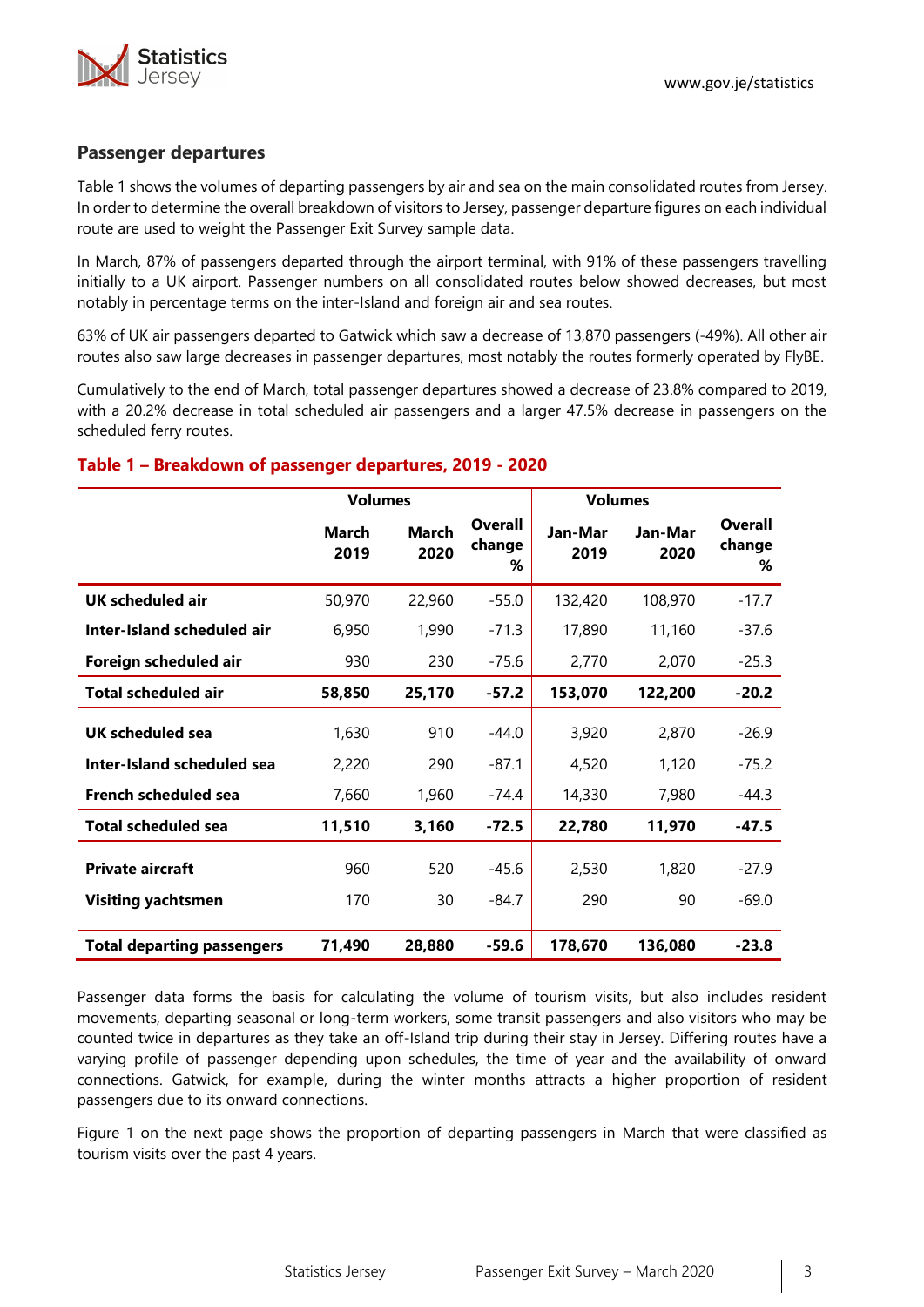





## **Departing visitors**



In March 2020, 46.3% of the total departing passengers were visitors at the end of their stay in Jersey. Tourism visits declined to a much greater extent than resident and other departures.



## **Figure 2 – Tourism visits as a proportion of total passenger departures, Jan-Mar 2017 – 2020**

To the end of March, 45.1% of the total departing passengers were visitors at the end of their stay in Jersey. This is lower than the cumulative 53.1% seen over the same period in 2019 but similar to the proportions seen in the previous two years.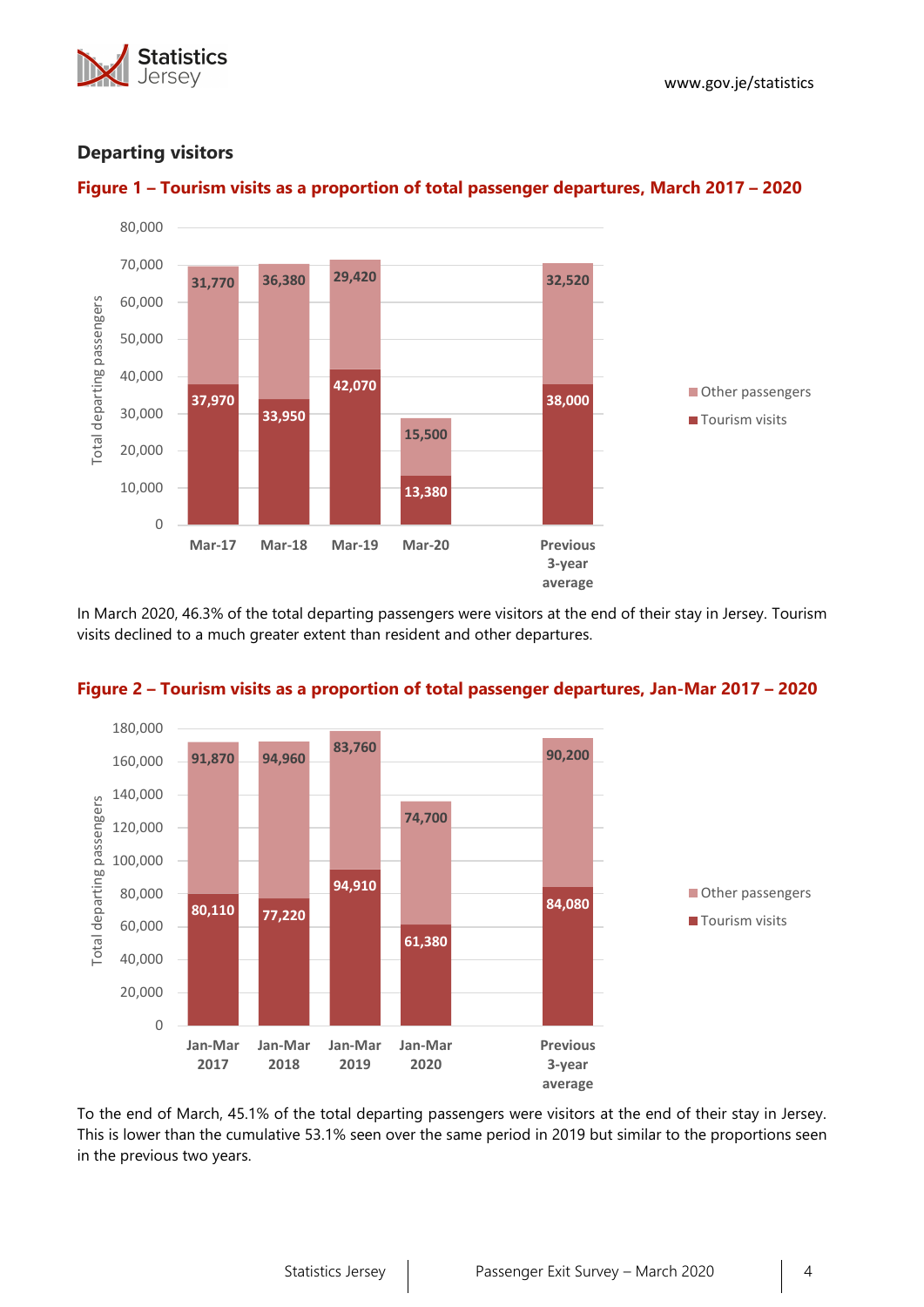Table 2 below shows the breakdown of visits by mode of transport. Just over 85% of visitors departing from Jersey in March 2020 left on scheduled air routes. Of those departing by air, 88% were departing to a UK airport and 12% were departing to Guernsey. Just under 60% of visitors departing by sea in March were on the French sea routes and 30% were on the UK sea routes.

|                           | <b>Volumes</b> |               |                      | <b>Volumes</b>  |                 |                      |  |  |
|---------------------------|----------------|---------------|----------------------|-----------------|-----------------|----------------------|--|--|
|                           | March<br>2019  | March<br>2020 | Overall<br>change, % | Jan-Mar<br>2019 | Jan-Mar<br>2020 | Overall<br>change, % |  |  |
| Scheduled air             | 34,360         | 11,430        | $-66.7$              | 82,010          | 54,330          | $-33.8$              |  |  |
| <b>Scheduled ferry</b>    | 7.120          | 1,670         | $-76.5$              | 11,490          | 6.070           | $-47.2$              |  |  |
| <b>Private aircraft</b>   | 430            | 260           | $-39.7$              | 1,120           | 900             | $-20.0$              |  |  |
| <b>Visiting yachtsmen</b> | 170            | 30            | $-84.7$              | 290             | 90              | $-69.0$              |  |  |
| <b>Cruise passengers</b>  | 0              | 0             |                      | 0               | 0               |                      |  |  |
| <b>Total visits</b>       | 42,070         | 13,380        | $-68.2$              | 94,910          | 61.380          | $-35.3$              |  |  |

## **Table 2 – Breakdown of visits by mode of departure, 2019 - 2020**

The largest fall in visitor numbers in March was on the scheduled air routes; a decrease of 22,930 visits (-66.7%), but there were also significantly decreased numbers on all other modes of travel.

Comparing March 2020 with the longer term 3-year average, visitors departing on scheduled air routes have seen a 61% decrease and visitors departing on the scheduled sea routes have seen a 79.5% decrease.

Cumulatively to the end of March visitors on the scheduled air routes have decreased by 33.8% and visitors departing on scheduled ferries have decreased by 47.2% compared to the same period in 2019.

## **Figure 3 – Tourism visits by month, 2017 – 2020**



Over the previous 3 years, the month of March has accounted for just over 5% of annual tourism visits to Jersey. The number of tourism visits in March 2020 was lower than both January and February and the lowest monthly total seen over the past 4 years.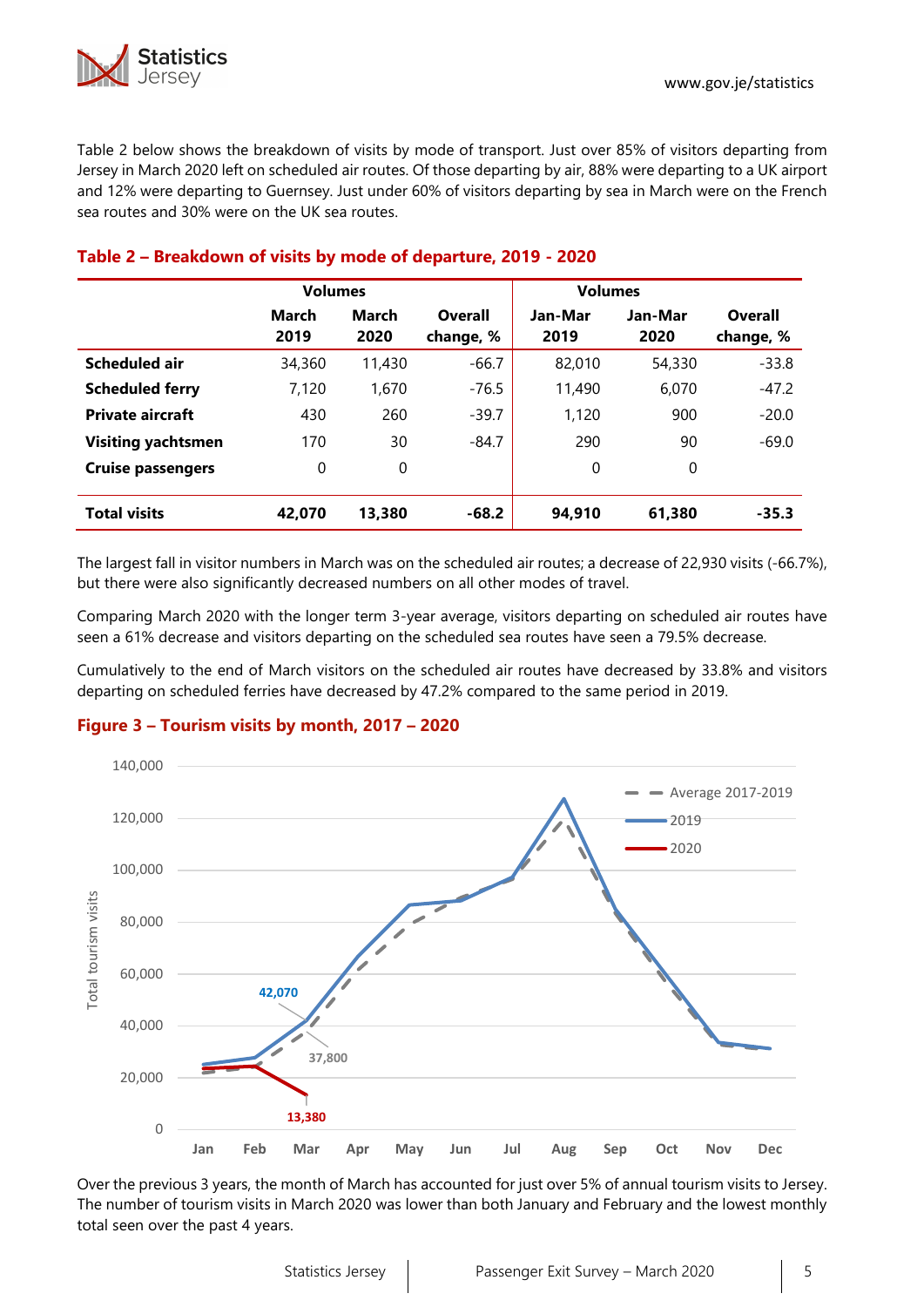



## **Figure 4 – Overnight and day visits, March 2017 – 2020**

In March 2020, 91% of tourism visits involved a stay in Jersey of at least one night. This was higher than the proportion of overnight visits in March 2019 (87.8%) but similar to the previous 3-year average of 90.4%. The number of overnight visits has decreased by 67.1% and the number of day visits has decreased by 76.4% compared to March 2019.



## **Figure 5 – Overnight and day visits, Jan-Mar 2017 – 2020**

Cumulatively to the end of March 2020, 89% of tourism visits involved a stay in Jersey of at least one night. This is very similar to the proportion of overnight visits over the same period in 2019 and also the previous 3-year average (90%). Cumulative overnight visits in 2020 have decreased by 35.5% and day visits have decreased by 34.3% compared to 2019.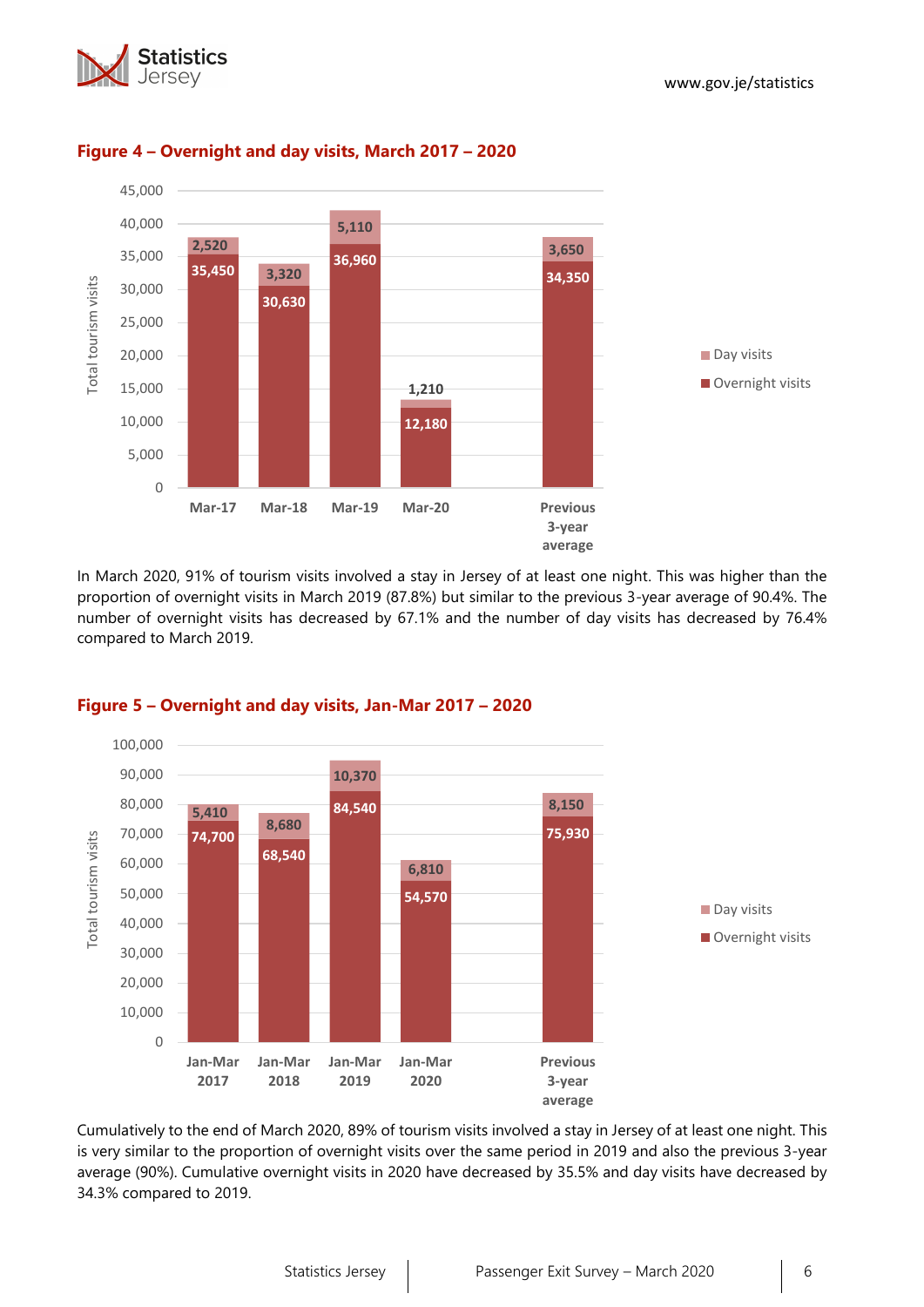



## **Figure 6 – Tourism nights spent in Jersey, March 2017 – 2020**

The total number of nights spent in Jersey is calculated by multiplying the number of overnight visits by their average length of stay.

In March 2020, the average stay for visitors staying overnight was 3.6 nights. This shows an increase compared to 2.9 nights in March 2019 but was similar to the previous 3-year average of 3.7 nights. The number of nights spent by visitors in Jersey decreased in March 2020 by 59.2% compared to March 2019.



## **Figure 7 – Tourism nights spent in Jersey, Jan-Mar 2017 – 2020**

Cumulatively to the end of March, the average length of stay for those staying overnight in 2020 was 4.0 nights, resulting in a 19.5% decrease in total visitor nights spent in Jersey; the lowest cumulative total seen over the past 4 years.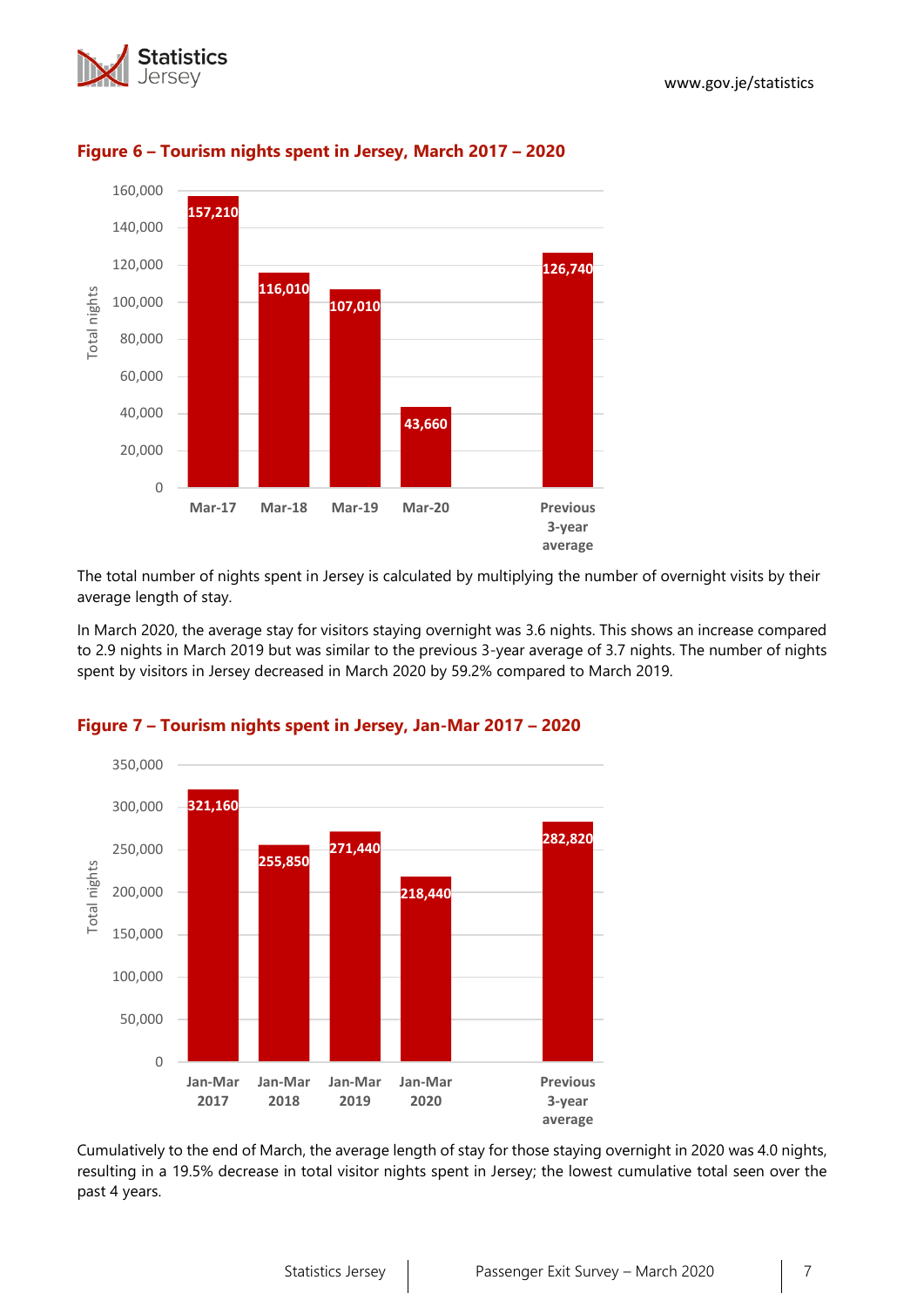



## **Figure 8 – Tourism visits by length of stay, March 2020**

Compared to March 2019:

- Day visits have decreased by 76.4%
- Visits of 1-3 nights decreased by 71.9%
- Visits of 4-6 nights decreased by 49.8%
- Visits of 7 nights decreased by 68.3%
- Visits of 8+ nights decreased by 34.9%

#### **NB: Refer to the appendices for the equivalent figures for previous years.**

Over the winter and early spring months, the short break market predominates whether for leisure or business purposes. The proportion staying for 1 to 3 nights in March 2020 (60.2%) was similar to the previous 3-year average of 58.0% for March.



## **Figure 9 – Tourism visits by length of stay, Jan-Mar 2020**

Compared to January to March 2019:

- Day visits have decreased by 34.3%
- Visits of 1-3 nights decreased by 40.3%
- Visits of 4-6 nights decreased by 25.1%
- Visits of 7 nights decreased by 47.1%
- Visits of 8+ nights increased by 5.1%

#### **NB: Refer to the appendices for the equivalent figures for previous years.**

Up to the end of March, the reduced number of visitors in March alone has led to decreases in visitor numbers in all stay categories above apart from those staying for 8 nights or more. Compared to 2019, longer stay visits have increased by 5.1%, which combined with an increase in their average stay has resulted in an increase of 40.2% in overnight stays for those staying 8 nights or more.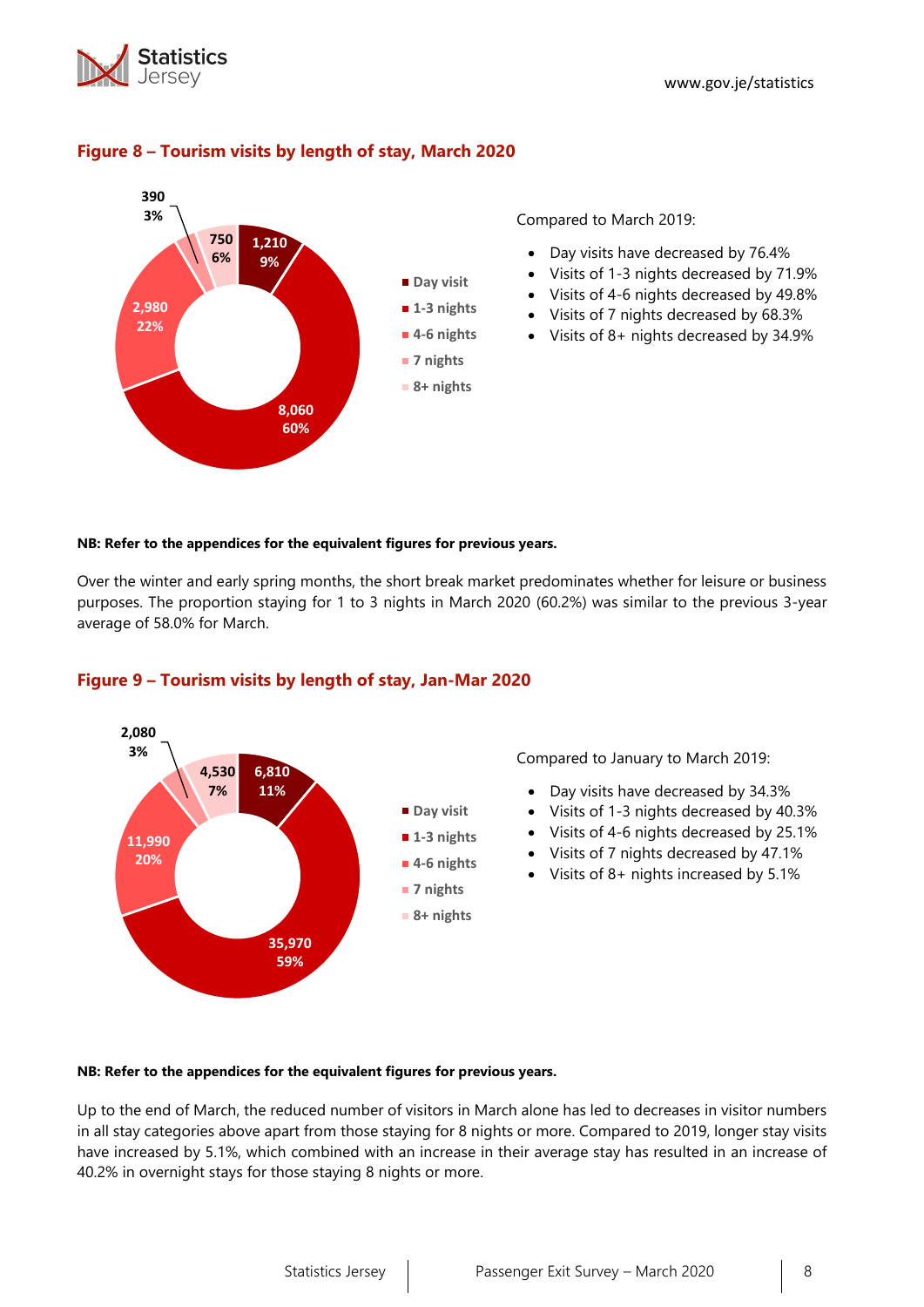



## **Figure 10 – Tourism visits by purpose, March 2020**

Compared to March 2019:

- Holiday visits have decreased by 81.2%
- Business visits have decreased by 30.4%
- Visits to friends and relatives (VFR) have decreased by 47.8%
- Other visits have decreased by 74.6%

Average stay for holiday visits has increased from 2.7 nights in 2019 to 2.9 nights in March 2020, resulting in a decrease in holiday nights of 78.2%.

Average stay for business visits has decreased from 3.7 nights to 2.9 nights, resulting in an overall decrease in business nights of 44.6%.

Average stay for VFR visits has increased from 3.6 nights to 4.9 nights, resulting in a decrease in VFR nights of 27.7%.

**NB: refer to the appendices for the equivalent figures for previous years. See the footnote on page 1 for visits included within "Other". "Business" visits also include those attending a conference or seminar, trade fair or exhibition. Those visiting friends and family (VFR) do not necessarily stay with friends and family and may stay in commercial accommodation.**

The number of holiday visits in March showed the most significant decline compared to 2019; a decrease of 18,580 in March alone equating to a decrease of 46,450 holiday nights spent in Jersey.

The number of business visits decreased by 1,810 resulting in a decrease in nights spent by business visitors in March of 7,770.

The number of VFR visits decreased by 2,820 resulting in a decrease in nights spent in Jersey in March of 5,670.

## **Table 3 – Purpose of visit, March 2019 - 2020**

|                                  |                      | <b>Volumes</b> |                      |               | <b>Nights</b>        |                      |
|----------------------------------|----------------------|----------------|----------------------|---------------|----------------------|----------------------|
|                                  | <b>March</b><br>2019 | March<br>2020  | Overall<br>change, % | March<br>2019 | <b>March</b><br>2020 | Overall<br>change, % |
| <b>Holiday overnight visits</b>  | 21,680               | 4,080          | $-81.2$              | 59,370        | 12,920               | $-78.2$              |
| <b>Holiday day visits</b>        | 1,190                | 210            | $-82.0$              |               |                      |                      |
| <b>Business overnight visits</b> | 4,710                | 3,340          | $-29.1$              | 17,450        | 9,680                | $-44.6$              |
| <b>Business day visits</b>       | 1,240                | 810            | $-35.2$              |               |                      |                      |
| <b>VFR overnight visits</b>      | 5,760                | 3,030          | -47.4                | 20,460        | 14,790               | $-27.7$              |
| <b>VFR day visits</b>            | 150                  | 60             | $-60.0$              |               |                      |                      |
| <b>Other overnight visits</b>    | 4,820                | 1,740          | $-64.0$              | 9,720         | 6,280                | $-35.5$              |
| <b>Other day visits</b>          | 2,530                | 130            | $-95.0$              |               |                      |                      |
| <b>Total visits</b>              | 42,070               | 13,380         | $-68.2$              | 107,010       | 43,660               | $-59.2$              |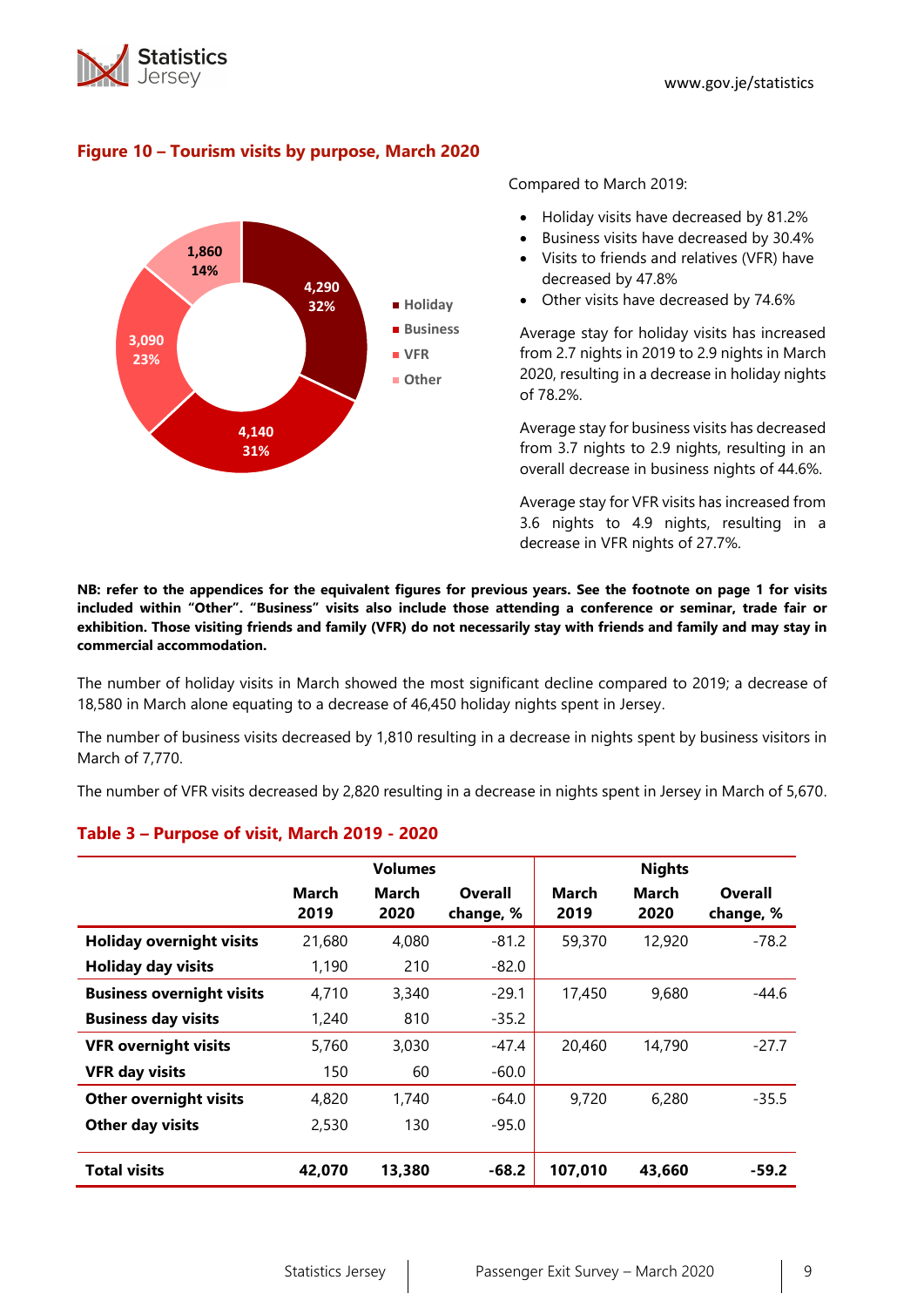



## **Figure 11 – Tourism visits by purpose, Jan-Mar 2020**

Compared to January to March 2019:

- Holiday visits have decreased by 55.6%
- Business visits have increased by 3.8%
- Visits to friends and relatives (VFR) have decreased by 8.4%
- Other visits have decreased by 63.8%

Average stay for holiday visits has increased from 3.0 nights in 2019 to 3.2 nights in 2020, resulting in a decrease in holiday nights of 52.1%.

Average stay for business visits has increased from 2.8 nights to 3.0 nights, resulting in an overall increase in business nights of 12.6%.

Average stay for VFR visits has increased from 4.9 nights to 5.8 nights, resulting in an increase in VFR nights of 11.1%.

**NB: refer to the appendices for the equivalent figures for previous years. See the footnote on page 1 for visits included within "Other". "Business" visits also include those attending a conference or seminar, trade fair or exhibition. Those visiting friends and family (VFR) do not necessarily stay with friends and family and may stay in commercial accommodation.**

The total number of holiday visits to the end of March was significantly lower than in 2019 primarily due to the large fall in March, but also due to falls in previous months. The number of holiday nights spent in the Island over the first 3 months of 2020 also decreased by more than 50%.

Despite the decline in business visits in March, the number of business visits and nights have both increased over the first 3 months compared to 2019.

Due to the fall in March, the number of VFR visits decreased compared to the first 3 months of 2019, but the number of VFR nights spent in the Island increased by 11.1% because of the increased length of stay.

## **Table 4 – Purpose of visit, Jan-Mar 2019 - 2020**

|                                  |                 | <b>Volumes</b>  |                      |                 | <b>Nights</b>   |                             |
|----------------------------------|-----------------|-----------------|----------------------|-----------------|-----------------|-----------------------------|
|                                  | Jan-Mar<br>2019 | Jan-Mar<br>2020 | Overall<br>change, % | Jan-Mar<br>2019 | Jan-Mar<br>2020 | <b>Overall</b><br>change, % |
| <b>Holiday overnight visits</b>  | 42,520          | 18,710          | $-56.0$              | 126,410         | 60,600          | $-52.1$                     |
| <b>Holiday day visits</b>        | 1,780           | 940             | $-46.9$              |                 |                 |                             |
| <b>Business overnight visits</b> | 14,240          | 15,300          | 7.5                  | 40,360          | 45,430          | 12.6                        |
| <b>Business day visits</b>       | 5,080           | 4,760           | $-6.4$               |                 |                 |                             |
| <b>VFR overnight visits</b>      | 18,060          | 16,780          | $-7.1$               | 88,270          | 98,090          | 11.1                        |
| <b>VFR day visits</b>            | 600             | 320             | $-47.5$              |                 |                 |                             |
| <b>Other overnight visits</b>    | 9,730           | 3,780           | $-61.1$              | 16,410          | 14,320          | $-12.7$                     |
| Other day visits                 | 2,920           | 800             | $-72.6$              |                 |                 |                             |
| <b>Total visits</b>              | 94,910          | 61,380          | $-35.3$              | 271,440         | 218,440         | $-19.5$                     |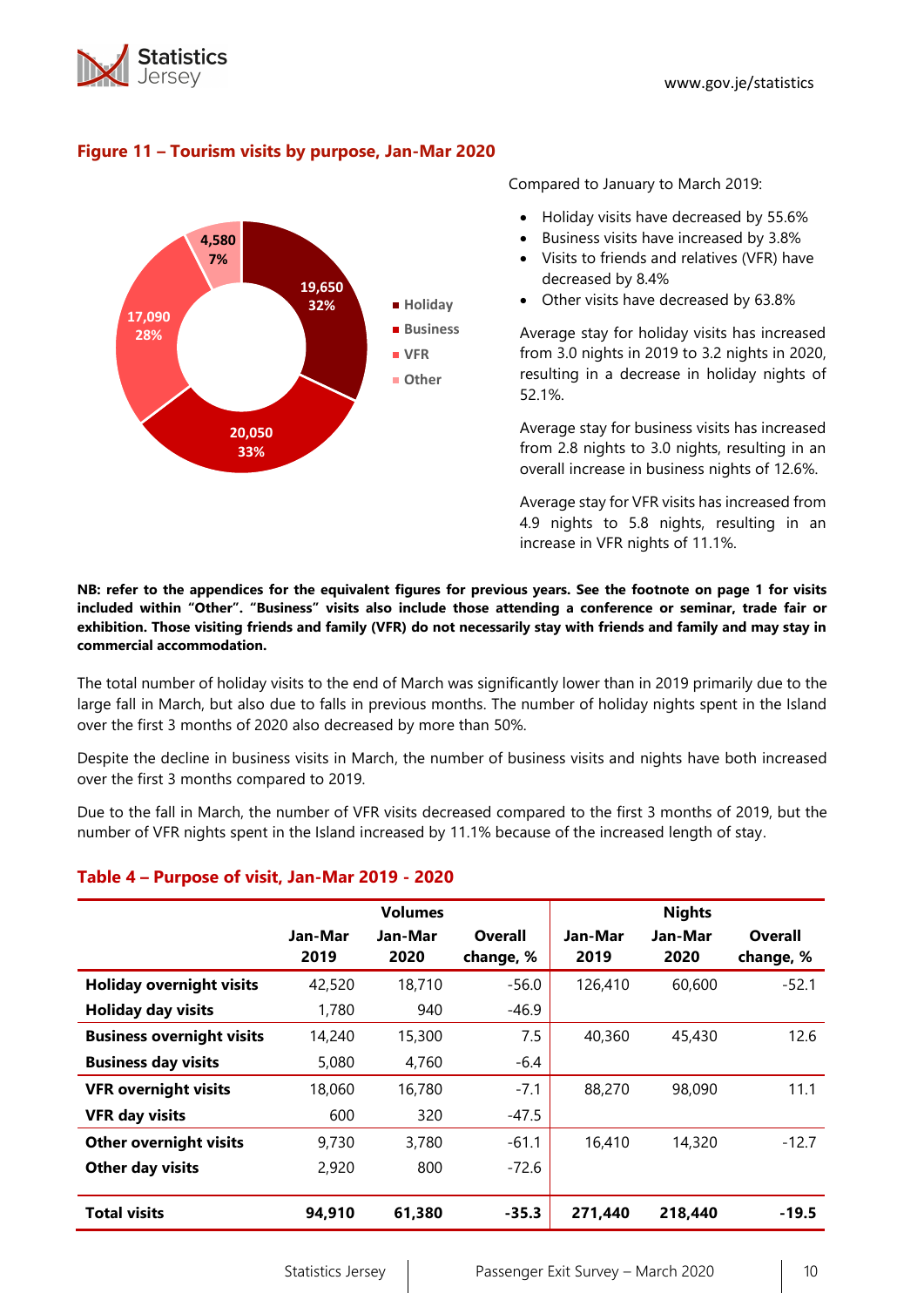



## **Figure 12 – Tourism visits by country of residence, March 2020**

Compared to March 2019:

- UK visits have decreased by 64.5%
- Other CI visits have decreased by 74.7%
- Visits from other countries, primarily France, have decreased by 78.5%
- UK visitor nights have decreased by 59.7%
- CI visitor nights have decreased by 67.8%
- Other visitor nights have decreased by 48.7%, although nights spent by French visitors to Jersey in March only decreased by 2.2%

#### **NB: refer to the appendices for the equivalent figures for previous years. Due to the small size of some of the foreign markets, they have been amalgamated into "Other" in this report. Some of the larger markets will be separated out in the months where tourism volumes increase.**

78% of the total visits and 79% of visitor nights in Jersey in March were from UK visitors but both have shown significant decreases compared to previous years. 88% of UK visits to Jersey in March travelled on scheduled air routes.

Jersey's second market in March was from the other Channel Islands, accounting for 11.3% of visits. Threequarters of these travelled on the inter-Island air route.

The number of visits from France in March decreased significantly compared to 2019, and 86% of these travelled on the St. Malo sea route.

|                              |                      | <b>Volumes</b>       |                             |                      | <b>Nights</b>        |                      |
|------------------------------|----------------------|----------------------|-----------------------------|----------------------|----------------------|----------------------|
|                              | <b>March</b><br>2019 | <b>March</b><br>2020 | <b>Overall</b><br>change, % | <b>March</b><br>2019 | <b>March</b><br>2020 | Overall<br>change, % |
| UK                           | 29,430               | 10,440               | $-64.5$                     | 85,430               | 34,440               | $-59.7$              |
| <b>Guernsey and Other CI</b> | 6,000                | 1,520                | $-74.7$                     | 9,690                | 3,120                | $-67.8$              |
| <b>Ireland</b>               | 340                  | 70                   | $-80.3$                     | 1,100                | 170                  | $-84.8$              |
| <b>France</b>                | 5,090                | 1,010                | $-80.3$                     | 3,580                | 3,500                | $-2.2$               |
| Germany                      | 70                   | 40                   | $-42.0$                     | 320                  | 310                  | $-1.9$               |
| <b>Other countries</b>       | 1,140                | 310                  | $-72.5$                     | 6,890                | 2,120                | $-69.2$              |
| <b>Total visits</b>          | 42,070               | 13,380               | $-68.2$                     | 107,010              | 43,660               | $-59.2$              |

## **Table 5 – Country of residence, March 2019 - 2020**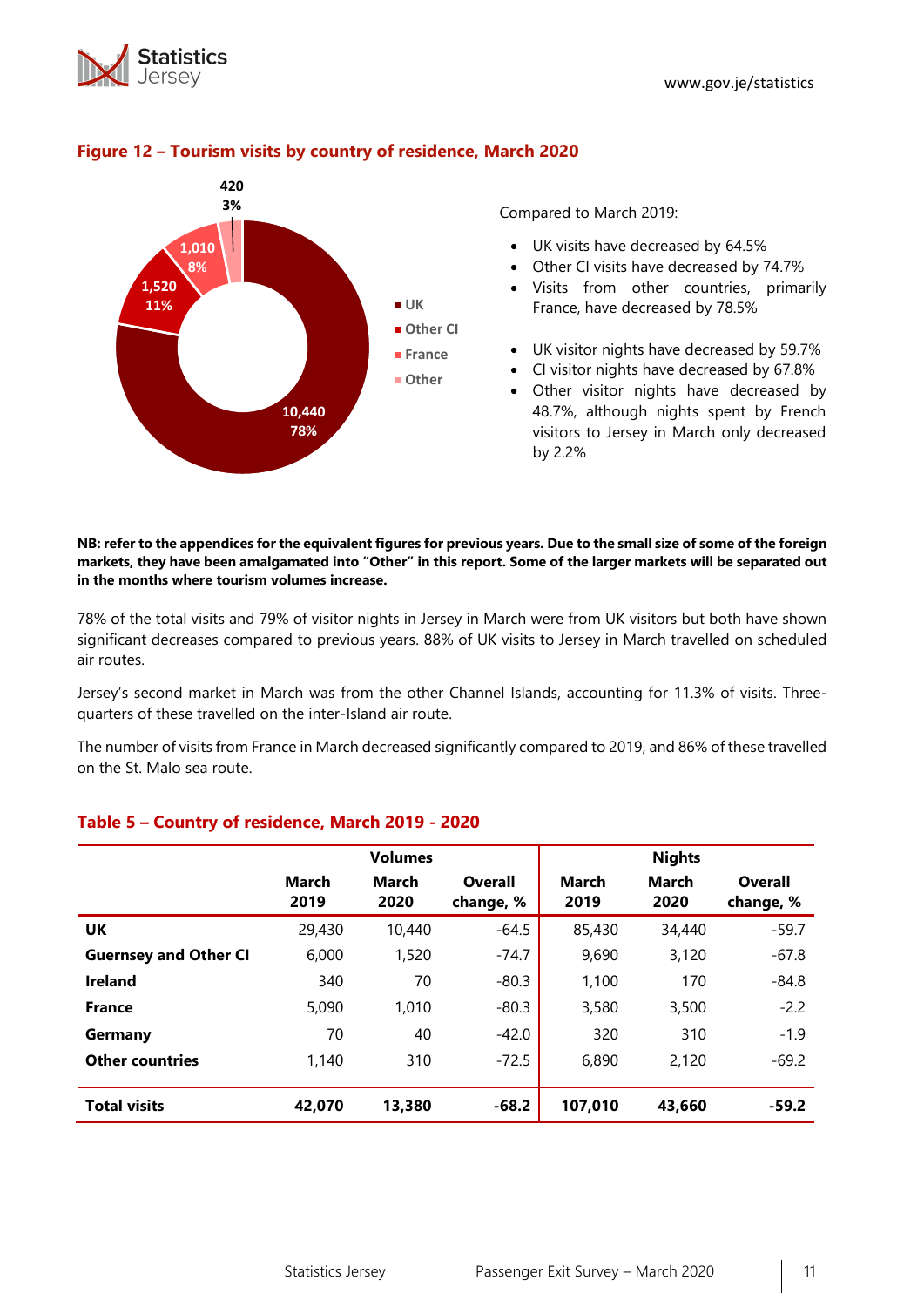



## **Figure 13 – Tourism visits by country of residence, Jan-Mar 2020**

Compared to January to March 2019:

- UK visits have decreased by 29.1%
- Other CI visits have decreased by 61.1%
- Visits from other countries have decreased by 38.1%, with all main markets showing decreases due to the falls in March
- UK visitor nights have decreased by 23.4%
- CI visitor nights have decreased by 57.7%
- Other visitor nights have increased by 35.8% due to an increased average stay

**NB: refer to the appendices for the equivalent figures for previous years. Due to the small size of some of the foreign markets, they have been amalgamated into "Other" in this report. Some of the larger markets will be separated out in the months where tourism volumes increase.**

To the end of March, 79% of total visits and 76% of visitor nights in Jersey were from UK visitors. The cumulative number of UK visits and nights have both decreased by over 20% compared to 2019 as well as the previous 3 year average.

The total volume of visits and visitor nights from the other Channel Islands have decreased to the greatest extent compared to the same period in 2019 with both declining by around 60%. However, this was mainly due to the large increases seen in 2019, with the cumulative figures for 2020 being more in line with 2017 and 2018.

Following a good start to the year, the number of visits from France has decreased by 37.8% compared to 2019. However, an increase in overnight visits and their length of stay has more than doubled the number of nights spent by French visitors in Jersey over the first 3 months.

## **Table 6 – Country of residence, Jan-Mar 2019 - 2020**

|                              |         | <b>Volumes</b> |           |         | <b>Nights</b> |           |
|------------------------------|---------|----------------|-----------|---------|---------------|-----------|
|                              | Jan-Mar | Jan-Mar        | Overall   | Jan-Mar | Jan-Mar       | Overall   |
|                              | 2019    | 2020           | change, % | 2019    | 2020          | change, % |
| UK                           | 68,390  | 48,510         | $-29.1$   | 217,580 | 166,690       | $-23.4$   |
| <b>Guernsey and Other CI</b> | 15,460  | 6,020          | $-61.1$   | 22,900  | 9,690         | $-57.7$   |
| <b>Ireland</b>               | 550     | 340            | $-38.5$   | 1,920   | 1,400         | $-27.1$   |
| <b>France</b>                | 6,600   | 4.110          | $-37.8$   | 6,960   | 15,650        | 124.9     |
| Germany                      | 140     | 90             | $-40.3$   | 580     | 540           | $-7.0$    |
| <b>Other countries</b>       | 3,770   | 2,320          | $-38.5$   | 21,510  | 24,470        | 13.8      |
|                              |         |                |           |         |               |           |
| <b>Total visits</b>          | 94,910  | 61,380         | $-35.3$   | 271,440 | 218,430       | $-19.5$   |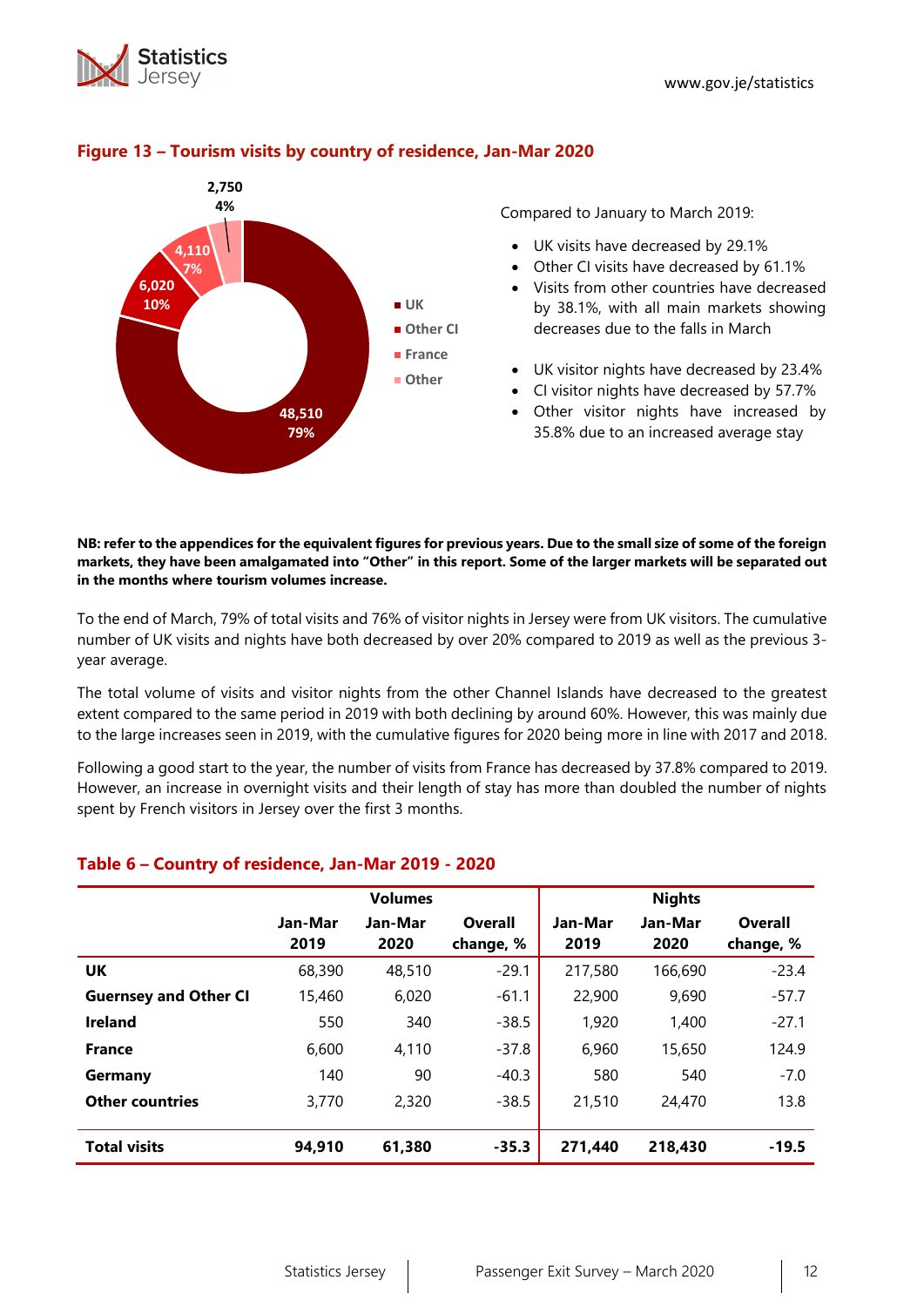

## **Appendix - notes**

## **Methodology**

## **Background**

Prior to 2016, Jersey used alternative ongoing data sources, including a compulsory visitor registration scheme, to estimate the volume and value of tourism to Jersey. Periodic exit surveys were also undertaken to check and recalibrate the estimates and ongoing methodology. From July 2016, Visit Jersey implemented a continuous exit survey with a new methodology and definitions to align Jersey's figures more closely with established tourism data produced by other countries and destinations. The fieldwork was outsourced, with the analyses and reporting were undertaken in-house.

From 2020, Statistics Jersey has been contracted to undertake both the exit survey fieldwork and the analyses and reporting. The questionnaires and methodology from January 2020 have been modified, which may have some impact upon the direct comparability of figures with recent years.

#### **Data sources**

#### **1. Passenger exit survey**

A detailed breakdown of passengers by route of departure is provided by the Ports of Jersey as well as Condor Ferries for their own sea routes. However, these figures include resident movements, departing visitors, as well as some transit passengers, longer-term or seasonal workers and 'returning visitors' i.e. those who travel off-Island during their stay in Jersey and are therefore counted twice within the passenger data.

In order to break down (or calibrate) Jersey's passenger departure figures, a comprehensive exit survey is undertaken with a representative and sufficiently robust sample of passengers as they depart through Jersey's passenger terminals at the airport and harbours. Interview shifts are planned to reflect passenger throughput and to cover all routes, all days of the week and all times of the day. It is particularly important in planning interview schedules that bias is not introduced by over-sampling morning or evening departures, or specific days of the week.

Within each interview shift, fieldworkers are instructed to adopt a randomised approach to interviewee selection so that any departing passenger, whether a resident or a visitor, has an equal likelihood to participate. At the airport and within the ferry terminals, interviews are conducted face-to-face as far as possible using electronic tablets for data collection. Within the car-holding area at Elizabeth Terminal, passengers in vehicles are given a self-completion version of the questionnaire to complete, with the interviewer returning to collect the questionnaire later, or the respondent dropping the completed questionnaire in the collection boxes.

The passenger exit survey questionnaire is very short to establish: the outward and onward route, number of persons travelling within the party, whether they are a resident or visitor to Jersey, purpose of visit, country and region of residence, length of stay and gender. Interviewers with relevant language skills are allocated as far as possible to appropriate shifts and the questionnaires are also translated into French, German, Polish and Portuguese if required.

Sample data from the passenger exit survey is weighted by passenger figures to form the basis of the monthly reports on the number of visits and overnight stays in Jersey. Where sample sizes on individual routes for an individual month are considered to be insufficiently robust, particularly when broken down further for departing visitors only, percentage breakdowns on these routes are induced using a larger sample size collated on that particular route over a longer time period, provided that the time period can be considered to be broadly similar in terms of passenger profile.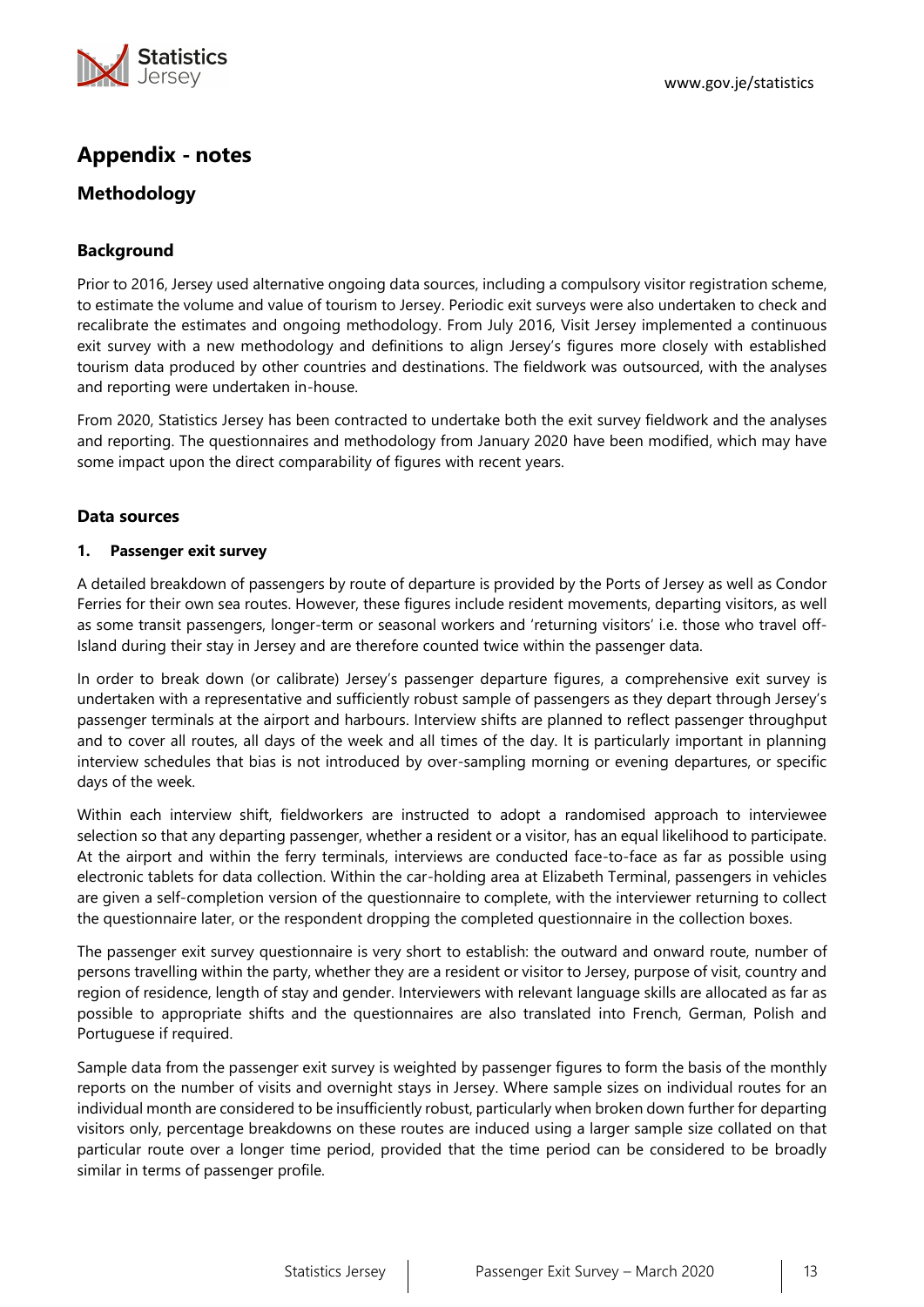

#### **Survey outputs**

The primary aim of the survey is to determine the breakdown of passengers on each route in order to determine the overall number of visits to Jersey by purpose of visit, country of residence and length of stay. Some additional profiling questions are asked of visitors, and residents are also asked their purpose of visit away from Jersey.



**\*Returning visitors are those who are counted twice in passenger numbers because they visit elsewhere during their stay in Jersey (e.g. visitor day trips to Sark, Herm or Jersey).**

#### **2. Visitor survey**

The monthly reports showing the breakdown of passengers and visits to Jersey are based upon results from the passenger exit survey. In additional to this and running alongside the passenger exit survey, separate interview shifts are allocated to a longer and more detailed survey of visitors departing from Jersey at the end of their stay. While the exit survey shifts are planned to be randomly representative of all departing passengers, the exit survey shifts are scheduled to more accurately reflect the movements of departing visitors only and can be upweighted in order to achieve adequate sample sizes of specific visit types (e.g. by purpose of visit or country of residence).

Within each interview shift, fieldworkers are again instructed to adopt a randomised approach to interviewee selection but need to establish whether the respondent is a visitor departing from Jersey at the end of their stay before continuing to complete the questionnaire. As with the exit survey, face-to-face interviews are conducted inside the passenger terminals, with self-completion questionnaires being distributed to passengers in non-resident vehicles in the car-holding area at Elizabeth ferry terminal.

The primary purpose of the visitor survey is to establish visitor expenditure in Jersey, but the questionnaire also provides the following additional data:

- a more detailed profile of visitors, such as age, party composition and previous visit experience
- type of accommodation stayed in
- booking method (inclusive/package tour or independent)
- where booking was made (online, travel agent etc.)
- activities undertaken during their visit
- ratings for various aspects of their stay in Jersey
- likelihood to visit Jersey again in the future
- likelihood to recommend Jersey (Net Promoter Score)

Data from the visitor survey is weighted by visitor data established by the exit survey and is reported on a quarterly basis.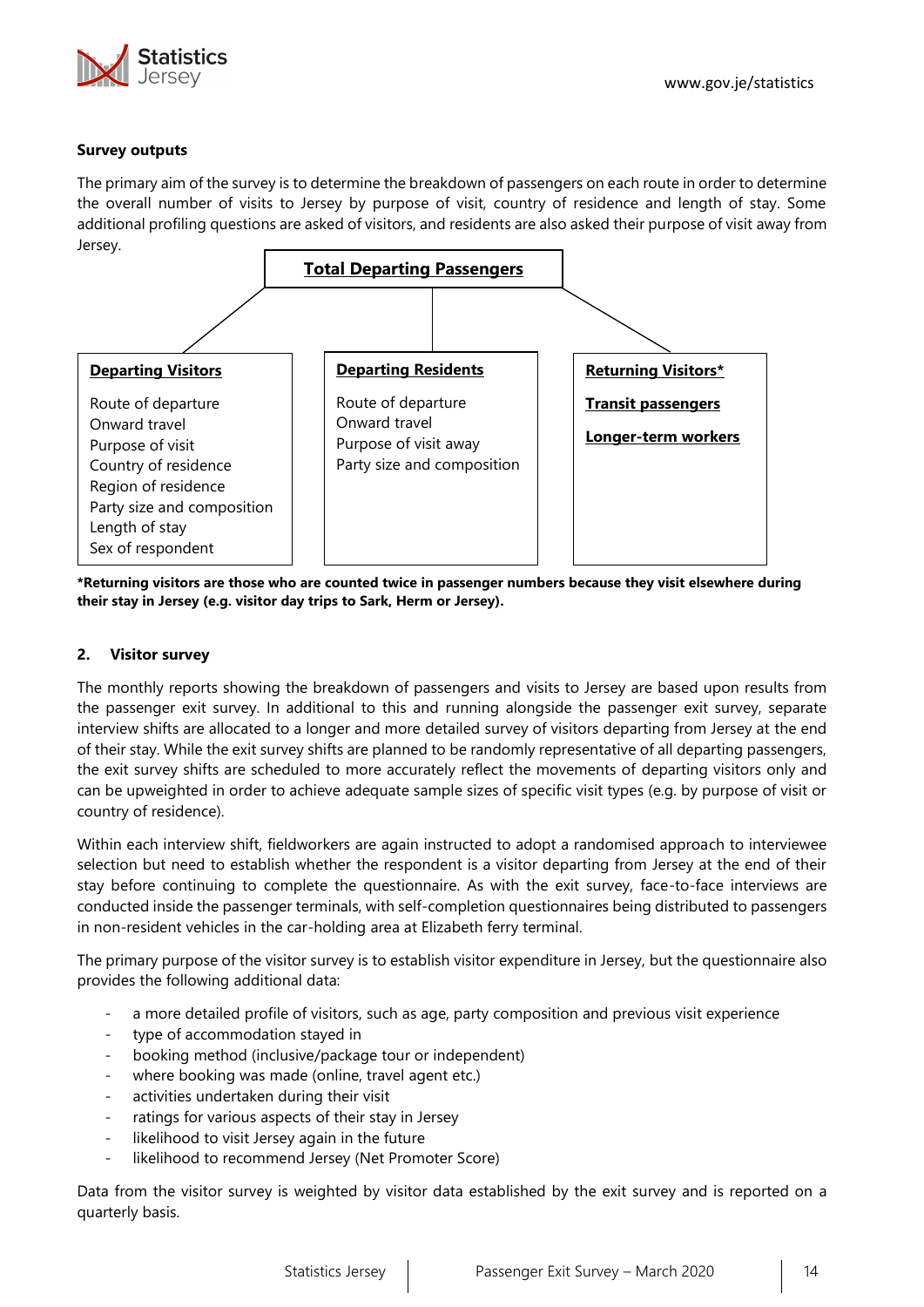

#### **3. Private aircraft, visiting yachts and cruise passengers**

Monthly data on the number of passengers departing from Jersey on private aircraft by destination airport is provided by the Ports of Jersey. Consistent with the methodology established by Visit Jersey, sensible percentages are applied to each route to estimate the proportion of passengers that are departing visitors. In the absence of any further information or sampling data, an average length of stay of 1 night is applied and all are assumed to have stayed in Jersey for business purposes. The country of residence for these visitors is determined by the route the aircraft is recorded as flying to.

The marine leisure section within Ports of Jersey provides a monthly breakdown of visiting vessels that have paid to stay overnight in the marinas. The nationality and length of stay is also provided on a monthly basis and an online survey is conducted during the main summer months by the marine leisure section to determine the expenditure of visiting yachtsmen in Jersey. Within the monthly reports produced by Statistics Jersey, all visiting yachtsmen are classified as staying holiday visits.

Ports of Jersey also provides monthly data on the number of cruise passengers visiting Jersey. Within the monthly reports, these are classified as holiday day visits.

## **Statistical reliability**

**Please note:** Due to the fieldwork finishing earlier in March than initially planned, many of the smaller route breakdowns have been imputed for March based upon survey data over a cumulative basis. While this methodology provides more statistically reliable sample sizes for the individual routes, it also introduces some assumptions about the similarity of passenger profiles over the early months of the year. It should also be noted that the final 2 weeks of March were not covered at all by the survey fieldwork and the profile of departing passengers over that period may have differed from the sample data used.

Sample surveys are always subject to statistical error and the larger the sample size, the lower the statistical variation. This passenger exit survey report for March is based upon 2,880 interviews representing 5,180 departing passengers. Subject to the note above, the overall figures for the number of departing visitors on the scheduled air and sea routes should be considered as estimates with a 95% confidence interval of approximately ±1.4%. For departing visitors only, based upon 1,410 interviews representing 2,580 visitors, the figures should be considered as estimates with a 95% confidence interval of approximately  $\pm 1.9$ %.

It should be noted that when breaking down the results by individual or amalgamated routes, the sample sizes become much smaller with a resultant increase in the statistical error. The sampling methodology requires that interview shifts are planned to be representative overall of departing passengers. However, it is possible to either over-sample or under-sample certain smaller groups who may just depart on a single or several flights or sailings in a month. This is particularly relevant in the winter months when overall volumes of passengers are smaller, with a correspondingly smaller sample of passengers. This should be considered when interpreting the estimates for some of the smaller sub-samples of visitors (e.g. by country of residence).

#### **Response rate and coverage**

- The sample size above represents 18.3% of total departing passengers on the scheduled air and sea routes in March, subject to the imputation of.
- Interviewers record the number of refusals as well as the number of self-completion questionnaires handed out in order to determine the response rate; this was 77% in March for the Passenger Exit Survey.

*Statistics Jersey 3 June 2020*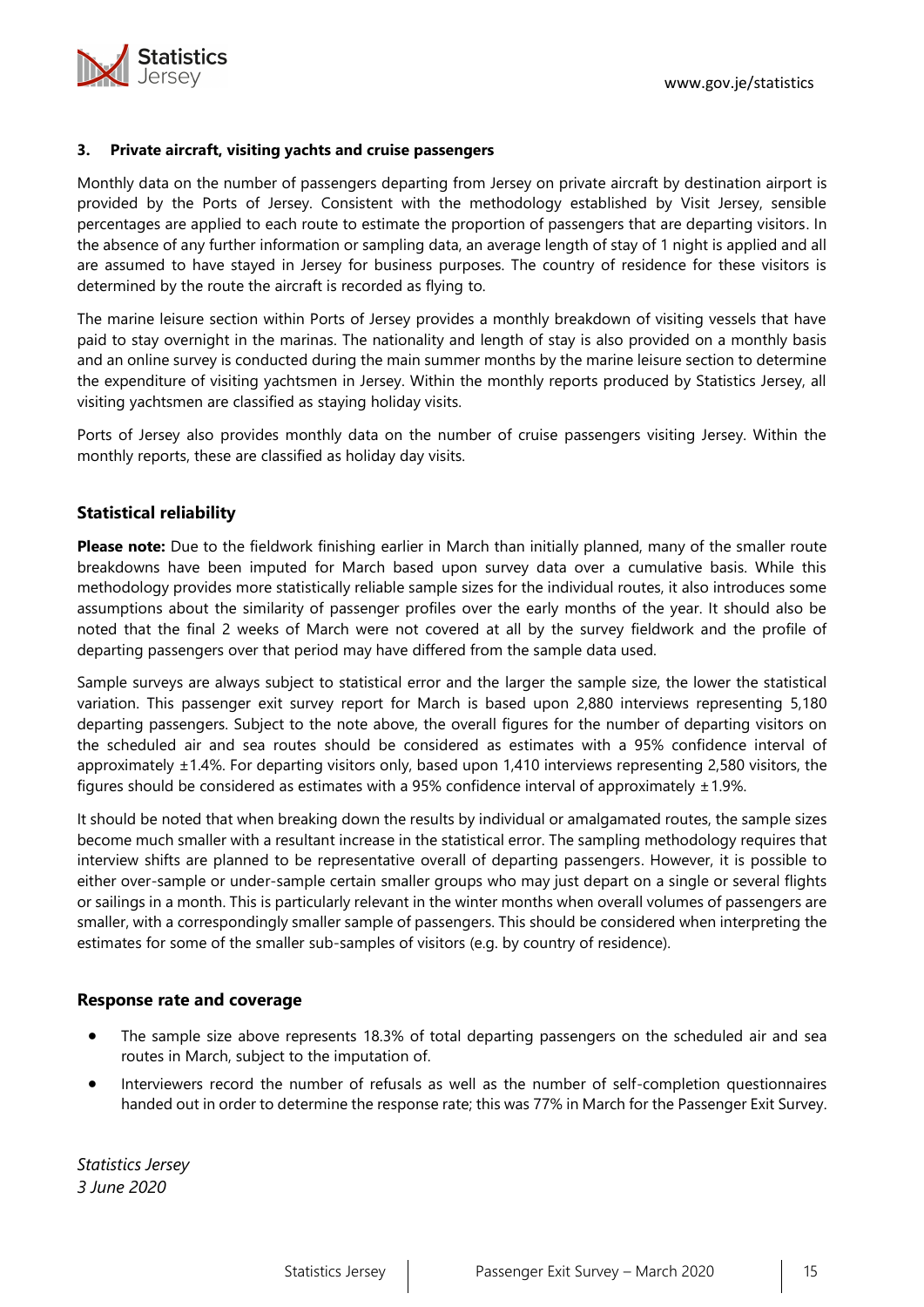

# **Appendix – data tables**

## **Table A1: March 2017 to 2020**

| <b>March</b>                |                  |               | 2017          |                  | 2018          | 2019          |               | 2020          |               | Annual change |               |
|-----------------------------|------------------|---------------|---------------|------------------|---------------|---------------|---------------|---------------|---------------|---------------|---------------|
| <b>Total passengers</b>     |                  |               | 69,740        | 70,330           |               | 71,490        |               | 28,880        |               | $-60%$        |               |
| <b>Total visits</b>         |                  |               | 37,970        | 33,950<br>42.070 |               | 13,380        |               | $-68%$        |               |               |               |
|                             |                  | <b>Visits</b> | <b>Nights</b> | <b>Visits</b>    | <b>Nights</b> | <b>Visits</b> | <b>Nights</b> | <b>Visits</b> | <b>Nights</b> | <b>Visits</b> | <b>Nights</b> |
| Topline                     | Overnight visits | 35,450        | 157,210       | 30.630           | 116,010       | 36,960        | 107.010       | 12,180        | 43,660        | $-67%$        | $-59%$        |
|                             | Day visits       | 2,520         |               | 3,320            |               | 5.110         |               | 1,210         |               | $-76%$        |               |
| 3-year average 2017 to 2019 |                  |               |               |                  |               |               | 2019          | 2020          |               |               | Annual change |

|                         |                              | <b>Visits</b>    | <b>Nights</b> | <b>Visits</b>    | <b>Nights</b> | <b>Visits</b> | <b>Nights</b> | <b>Visits</b> | <b>Nights</b> |
|-------------------------|------------------------------|------------------|---------------|------------------|---------------|---------------|---------------|---------------|---------------|
|                         | <b>Total Holiday visits</b>  | 21,330           |               | 22,870           |               | 4,290         |               | $-81%$        |               |
|                         | - Overnight visits           | 20,390           | 64,140        | 21,680           | 59,370        | 4,080         | 12,920        | $-81%$        | $-78%$        |
|                         | - Day visits                 | 940              |               | 1,190            |               | 210           |               | $-82%$        |               |
|                         | <b>Total Business visits</b> | 6,070            |               | 5,950            |               | 4,140         |               | $-30%$        |               |
| visit                   | - Overnight visits           | 4,820            | 24,070        | 4,710            | 17,450        | 3,340         | 9,680         | $-29%$        | $-45%$        |
|                         | - Day visits                 | 1,250            |               | 1,240            |               | 810           |               | $-35%$        |               |
| Purpose of              | <b>Total VFR visits</b>      | 5,280            |               | 5,910            |               | 3,090         |               | -48%          |               |
|                         | - Overnight visits           | 5,170            | 23,820        | 5,760            | 20,460        | 3,030         | 14,790        | $-47%$        | $-28%$        |
|                         | - Day visits                 | 110              |               | 150              |               | 60            |               | $-60%$        |               |
|                         | <b>Total Other visits</b>    | 5,310            |               | 7,350            |               | 1,860         |               | $-75%$        |               |
|                         | - Overnight visits           | 3,970            | 14,710        | 4,820            | 9,720         | 1,740         | 6,280         | $-64%$        | $-35%$        |
|                         | - Day visits                 | 1,350            |               | 2,530            |               | 130           |               | $-95%$        |               |
|                         | UK                           | 25,570           | 93,440        | 29,430           | 85,430        | 10,440        | 34,440        | $-65%$        | $-60%$        |
| Country of residence    | Other CI                     | 4,000            | 5,980         | 6,000            | 9,690         | 1,520         | 3,120         | $-75%$        | $-68%$        |
|                         | Ireland                      | 210              | 750           | 340              | 1,100         | 70            | 170           | $-80%$        | $-85%$        |
|                         | France                       | 6,210            | 14,020        | 5,090            | 3,580         | 1,010         | 3,500         | $-80%$        | $-2%$         |
|                         | Germany                      | 320              | 1,250         | 70               | 320           | 40            | 320           | $-42%$        | $-2%$         |
|                         | Other                        | 1,690            | 11,320        | 1,140            | 6,890         | 310           | 2,120         | $-72%$        | -69%          |
|                         |                              |                  |               |                  |               |               |               |               |               |
| of departure            | Scheduled air                | 29,320           | 105,450       | 34,360           | 96,120        | 11,430        | 35,400        | $-67%$        | $-63%$        |
|                         | Scheduled ferry              | 8,140            | 20,660        | 7,120            | 10,150        | 1,670         | 7,930         | $-76%$        | $-22%$        |
|                         | Private plane                | 350              | 350           | 430              | 430           | 260           | 260           | $-40%$        | $-40%$        |
| Mode                    | Visiting yachtsmen           | 190              | 290           | 170              | 320           | 30            | 70            | $-85%$        | $-78%$        |
|                         | Cruise passengers            | $\boldsymbol{0}$ | $\mathbf 0$   | $\boldsymbol{0}$ | 0             | 0             | 0             |               |               |
|                         | Day visits                   | 3,650            |               | 5,110            |               | 1,210         |               | $-76%$        |               |
|                         | 1-3 nights                   | 22,040           | 47,840        | 28,650           | 57,180        | 8,060         | 16,610        | $-72%$        | $-71%$        |
| <b>Duration of stay</b> | 4 - 6 nights                 | 9,320            | 39,320        | 5,930            | 25,370        | 2,980         | 13,020        | $-50%$        | $-49%$        |
|                         | 7 nights                     | 1,670            | 11,490        | 1,220            | 8,450         | 390           | 2,720         | $-68%$        | $-68%$        |
|                         | 8+ nights                    | 1,330            | 28,090        | 1,160            | 16,010        | 760           | 11,320        | $-35%$        | $-29%$        |